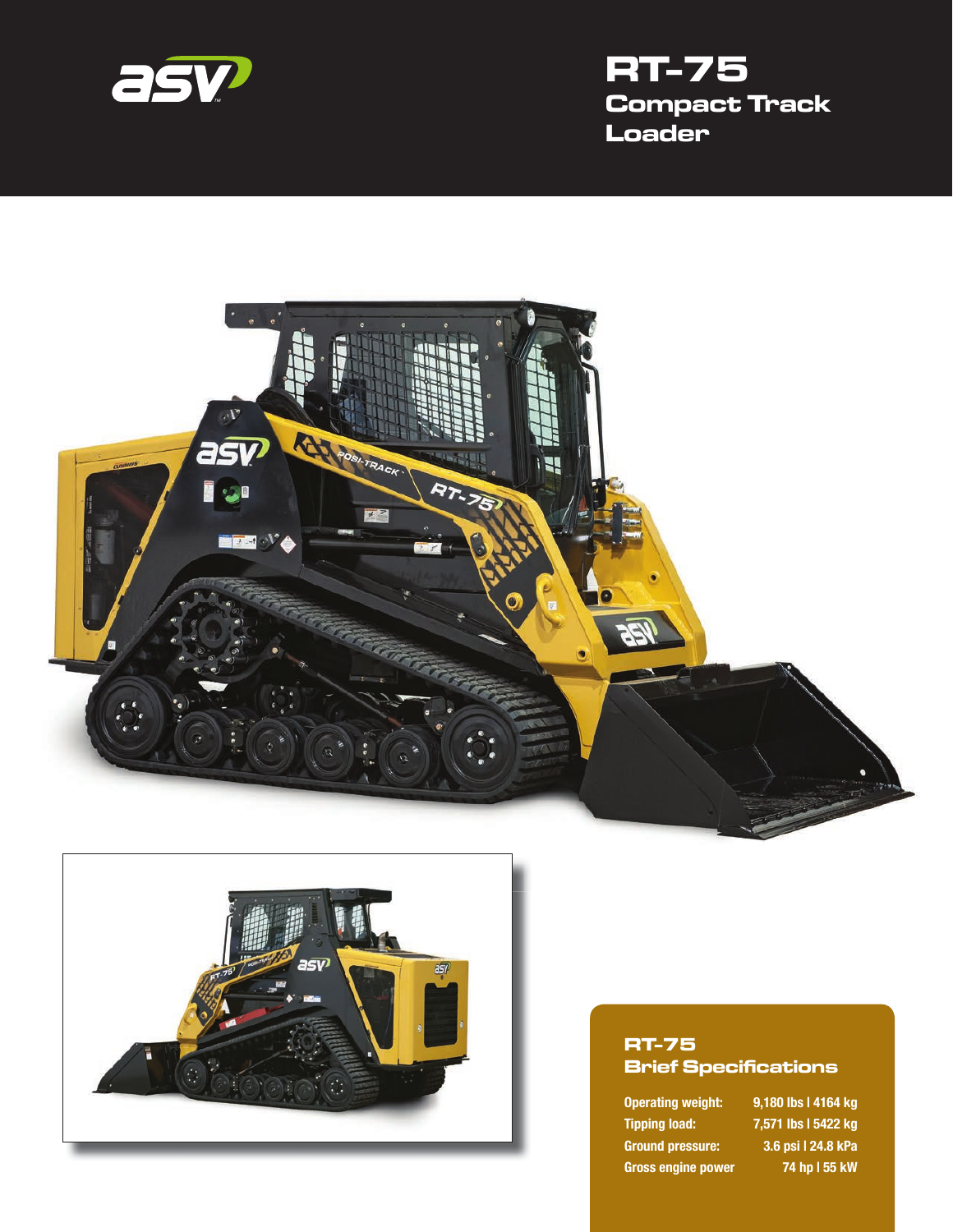# **SPECIFICATIONS**



#### OPERATING SPECIFICATIONS AUX. HYDRAULIC SYSTEM

| Loader arms                                   | Radial                          |
|-----------------------------------------------|---------------------------------|
| Operating weight                              | 9,180 lbs   4164 kg             |
| Shipping weight                               | 8,626 lbs   3916 kg             |
| Ground pressure @ operating weight            | std. track - 3.6 psi   24.8 kPa |
|                                               | opt. track - 3.2 psi   22 kPa   |
| Rated operating capacity,                     |                                 |
| 35% of tipping load                           | 2,650 lbs   1203 kg             |
| Operating capacity, 50% of tipping load       | 3,786 lbs   1719 kg             |
| <b>Tipping load</b>                           | 7,571 lbs   3437 kg             |
| Travel speed, maximum - 1 <sup>st</sup> speed | 6.3 mph   10.1 kph              |
| Travel speed, maximum - 2 <sup>nd</sup> Speed | $9.3$ mph $115$ kph             |

#### ENGINE

| <b>Type</b>                     | Diesel, 4-cylinder, intercooled,    |
|---------------------------------|-------------------------------------|
|                                 | turbocharged                        |
| Model                           | Cummins QSF2.8                      |
| <b>Displacement</b>             | $171 \text{ in}^3$   2.8            |
| Gross power rating $@$ 2800 rpm | 74 hp I 55 kW                       |
| Torque, peak                    | $221$ ft-lb   300 Nm                |
| Cooling system                  | Temperature-controlled variable     |
|                                 | speed hydraulically-driven fan and  |
|                                 | coolant/anti-freeze-filled radiator |
| Intake air cleaner              | Dual stage                          |
| Emission controls               | Meets all U.S. EPA Tier 4 final     |
|                                 | standards                           |

#### UNDERCARRIAGE

| Track type: General purpose track constructed of rubber compound with<br>embedded co-polymer cords and all-purpose treads. |                                             |  |
|----------------------------------------------------------------------------------------------------------------------------|---------------------------------------------|--|
| Track width                                                                                                                | Standard - 18 in.   475 mm                  |  |
|                                                                                                                            | Optional Wide Track - 20 in. I 508 mm       |  |
| Length of track on ground                                                                                                  | 71 in 11803 mm                              |  |
| Ground contact area                                                                                                        | 2,556 in <sup>2</sup>   1.65 m <sup>2</sup> |  |
| Drive system                                                                                                               | Two hydrostatic direct drive sprockets      |  |
|                                                                                                                            | controlled by a single joystick             |  |
| Track drive sprocket                                                                                                       | Elevated with low friction, replaceable     |  |
|                                                                                                                            | sprocket rollers                            |  |
| Undercarriage suspension                                                                                                   | Two independent torsion axles per           |  |
|                                                                                                                            | undercarriage                               |  |
| Roller wheels                                                                                                              | 24 high-density polyurethane and rubber     |  |
|                                                                                                                            | wheels per track                            |  |
|                                                                                                                            | Wheels include sealed bearings              |  |
| Roller wheel diameter:                                                                                                     |                                             |  |
| Front and rear wheels                                                                                                      | 15 in.   381 mm                             |  |
| Middle wheels                                                                                                              | 10 in.   254 mm                             |  |

| Pump capacity: Low - variable from 0-22.6 gpm (85.5 lpm).<br>High - 35.7 gpm (135 lpm) |                                                          |
|----------------------------------------------------------------------------------------|----------------------------------------------------------|
| System pressure, max.                                                                  | 3,300 psi   22 750 kPa                                   |
| Controls                                                                               | Intermittent via joystick button or continuous           |
|                                                                                        | via console switch, mode selectable via                  |
|                                                                                        | dash-mounted switch                                      |
| Couplers                                                                               | Push-to-connect quick couplers mounted on<br>loader arms |
|                                                                                        | Pressure relief valve mounted to                         |
|                                                                                        | coupler block                                            |
| Cooling system                                                                         | High efficiency side-by-side radiator                    |
|                                                                                        | and oil cooler                                           |

#### ELECTRICAL SYSTEM

| Nominal charge  | 12 V                                            |
|-----------------|-------------------------------------------------|
| Battery         | 950 CCA                                         |
| Charging system | 120 amp alternator                              |
| Outlets         | 1-12 V port inside operator station             |
| Wiring          | Pre-wired for all factory-available accessories |

### OPERATOR STATION

| lap bar and 2 in I 51 mm wide seat belt                                                                                                       | Seat: Adjustable contour vinyl with built-in operator presence switch,   |  |
|-----------------------------------------------------------------------------------------------------------------------------------------------|--------------------------------------------------------------------------|--|
| Loader control: Right-hand pilot hydraulic joystick controls loader lift,<br>lower and tilt, plus intermittent control of auxiliary hydraulic |                                                                          |  |
| and direction                                                                                                                                 | Drive control: Left-hand pilot hydraulic joystick controls machine speed |  |
| Engine speed                                                                                                                                  | Hand-operated throttle                                                   |  |
| Machine display                                                                                                                               | Engine RPM                                                               |  |
|                                                                                                                                               | Engine coolant temperature                                               |  |
|                                                                                                                                               | Engine oil pressure                                                      |  |
|                                                                                                                                               | Hydraulic oil temperature                                                |  |
|                                                                                                                                               | Battery voltage                                                          |  |
|                                                                                                                                               | Hour meter                                                               |  |
|                                                                                                                                               | Fuel level                                                               |  |
| <b>ROPS</b>                                                                                                                                   | Meets SAE J1040 MAY94, ISO 3471                                          |  |
| <b>FOPS</b>                                                                                                                                   | Meets SAE J1043 SEPT87, ISO 3449                                         |  |
| Illumination                                                                                                                                  | 2 - Fixed forward-facing halogen lights                                  |  |
|                                                                                                                                               | 2 - Adjustable rear-facing halogen lights                                |  |
|                                                                                                                                               | 1 - Interior light                                                       |  |
| Convenience                                                                                                                                   | 12 V power port                                                          |  |
| Horn                                                                                                                                          |                                                                          |  |
| Backup alarm                                                                                                                                  |                                                                          |  |

\* Machine tested with foundry bucket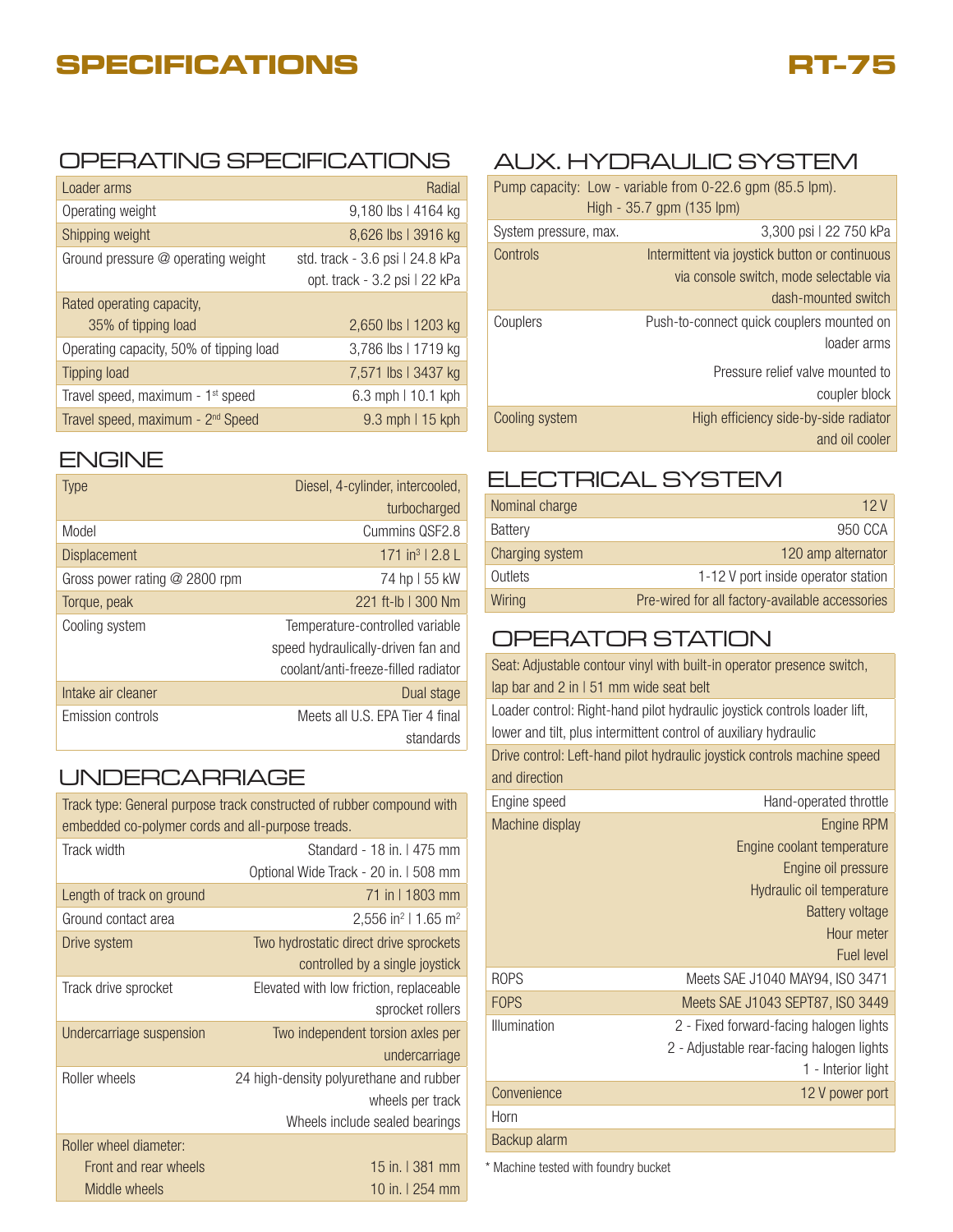## **DIMENSIONS RT-75**